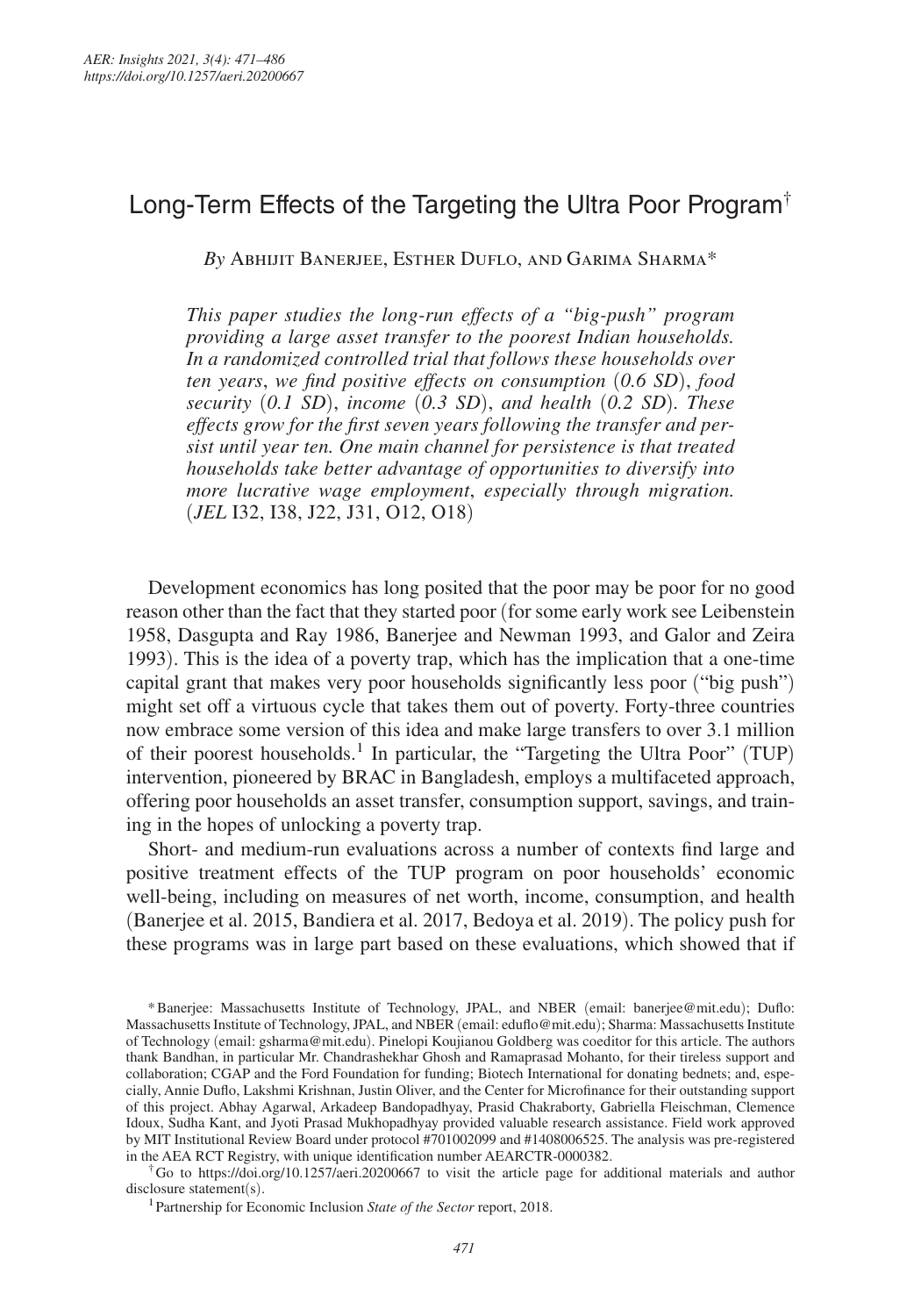the results were persistent over time, in the long run, the program benefits would be larger than the (considerable) initial costs. Balboni et al. (2020) provide evidence that the pattern of short- and medium-run impacts in Bangladesh is indeed consistent with the presence of a poverty trap: if the program pushes household wealth above some threshold, households escape poverty, but if they were too poor to start with, they slide back into poverty.

However, evidence of long-term impacts of such programs remains scarce. This paper fills this gap by tracking the four-, seven-, and ten-year impacts of a TUP program in West Bengal, India. Observing both treatment and control households over time is key to establishing the existence (or the lack thereof) of a poverty *trap* because it tells us whether households would have escaped poverty on their own over many years absent any intervention through their own efforts, potentially aided by larger, macroeconomic, tides that "raise all boats."

The results show large improvements in household well-being even for those who were not assigned to the program. Average household per capita consumption was \$1.35 (2018 PPP) at baseline in the control group and \$2.90 by year ten. Nevertheless, measures of economic well-being (consumption, wealth, health, income) improve significantly and substantially faster among treated households until year seven from the asset transfer, and the resulting treatment control gap persists between years seven and ten. Their per capita consumption is \$0.60 per day (0.6 standard deviations) higher than the control group at both years seven and ten, and income is 0.3 standard deviations higher. This temporal pattern of growing effects followed by persistence is consistent with the alleviation of a poverty trap, what BRAC describes as the graduation of treated households. However, it is also consistent with there being persistent effects without actually getting out of a trap: the control households do become less poor over time, and the treatment households are still not very rich by the time the treatment effect stabilizes (although their average consumption is above the World Bank threshold for "moderate poverty"). It would take an even longer follow-up to conclude that the treatment households have reached a permanently higher steady state.

What are the actual channels through which the effect of a one-time shock persists? This is the subject of much theoretical work (see, for example, Dasgupta and Ray 1986, Banerjee and Newman 1993, Galor and Zeira 1993, and Banerjee 2000, among others). These papers emphasize the idea that poor households are unable to reach the threshold level of investment at which productivity rises steeply, either because they cannot raise or save enough capital or because they are unwilling to absorb the accompanying increase in risk. The capital grant pushes them over that threshold, and as a result their income goes up sharply, allowing them to sustain the new higher level of investment. A more recent literature emphasizes psychological factors: becoming wealthier makes households more optimistic about the future and therefore more willing to save and/or put in effort (Banerjee and Mullainathan 2010, Genicot and Ray 2017) or more able to focus and make good decisions (Mullainathan and Shafir 2013).

These models conceptualize the effect of the big push as a one-time shift to a different mode of production. Our data, on the other hand, suggest a more complex dynamic response: initially (that is, at 18 months) these TUP beneficiaries are mainly richer because they have the asset that was transferred (mainly livestock). At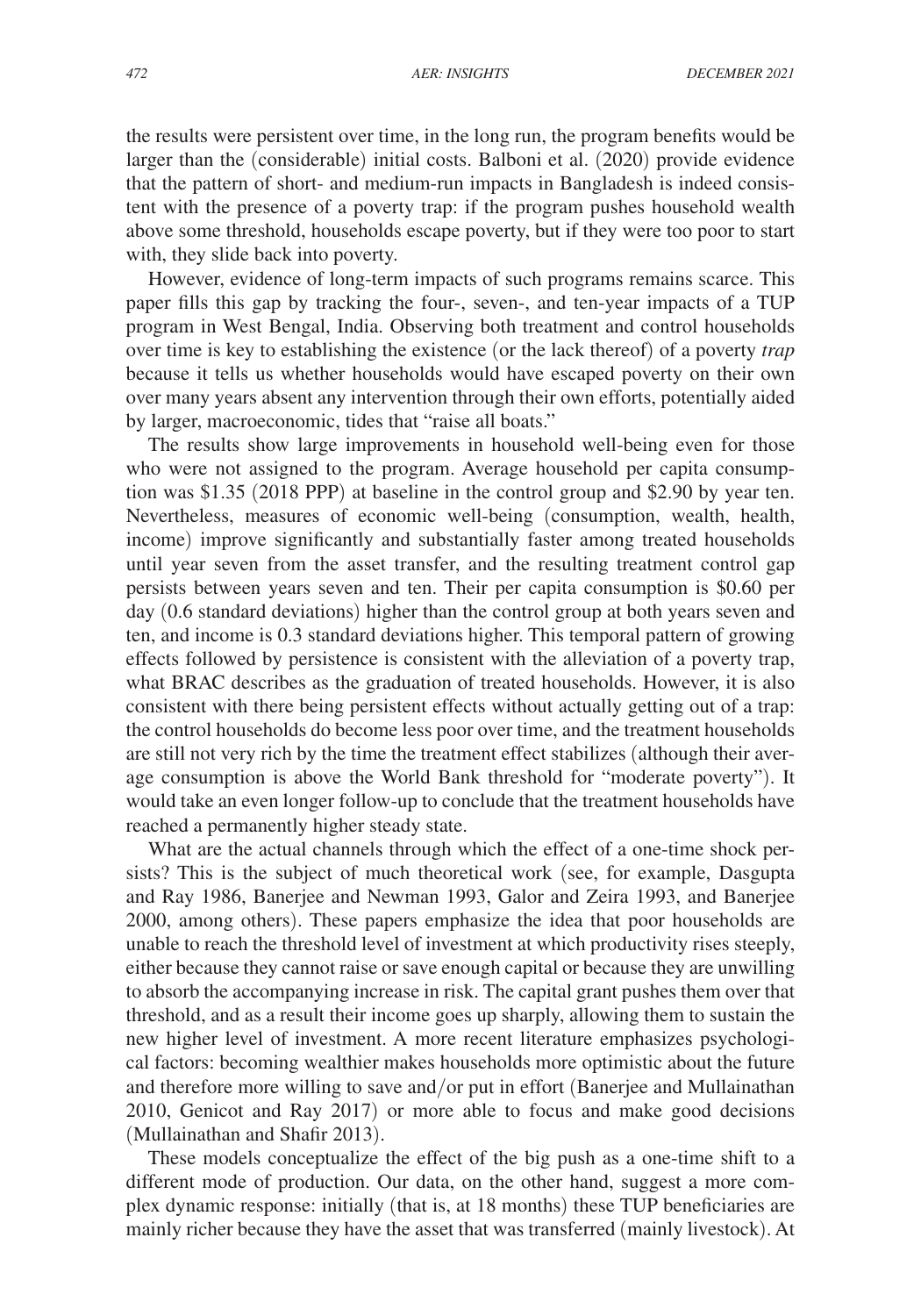three years they have diversified into new businesses in addition to the livestock and have significantly more earnings from nonfarm microenterprises than the control group. This divergence gets even more amplified by year seven, when the nonfarm microenterprise earnings in treatment are nearly twice that in control. However, we also see the emergence of a third major source of divergence: wage income. There is no treatment effect on wage earnings at 18 months or three years, but by year seven, the gap between treatment and control is the same order of magnitude as the effect on nonfarm microenterprises and twice the impact on livestock earnings. This seems to be almost entirely driven by a difference in the earnings of migrants from the family between treatment and control households.

By year ten, we see another shift. The treatment effect on nonfarm microenterprises attenuates relative to year seven (though it is still higher than in year three), but the effect on remittances more than doubles. In other words, the household is increasingly specialized in labor earnings, coming mainly from migrants.

These multiple shifts are not per se inconsistent with the theory since the idea of the production technology in these models is sufficiently abstract to accommodate doing different things at different points of time. However, it does provide a quite different perspective on what is going on. The first transition, from livestock to nonfarm microenterprises, may not be particularly surprising since the households were not given much choice on what assets they can get from the program and they can use the earnings from the livestock to fund a move toward what they see as a better opportunity. The shift toward more labor earnings demands more of an explanation since in many models (for example, Banerjee and Newman 1993) the labor market is seen as the alternative that can be accessed even by those who have no capital. However, migration often requires an upfront investment (Bryan, Chowdhury, and Mobarak 2014), and it is possible that treated households are better placed to pay for that.

This last observation has another important implication: while it is of course true that a macro shock that creates new opportunities for everyone can eliminate a poverty trap and therefore make a TUP-like intervention unnecessary, it is also possible that the intervention made it easier to take advantage of new opportunities. This kind of macro shift seems to have transpired in our setting: in the control group wage earnings go up by a factor of three between the first endline (at 18 months) and the last (at ten years), probably because of a combination of growth in India and a demographic shift, coming from the fact that the children of the women who were selected for the study are now old enough to enter the labor market. However, the treatment group is better able to take advantage of these new opportunities—for one, compared to the control group, members of treated families are less likely to migrate to the nearest big city, Kolkata, as compared to urban centers farther away,<sup>2</sup> and they migrate for longer. By year seven, wage earnings are almost 30 percent larger in the treatment group.

This could be because they have more access to capital, and migrating (especially migrating far) is expensive. Or it could be that they are better informed or more confident as a result of the head start they receive (Banerjee et al. 2018 make the case

 $2$  Delhi is the most common urban destination for out-of-state migrants from Bengal (2018).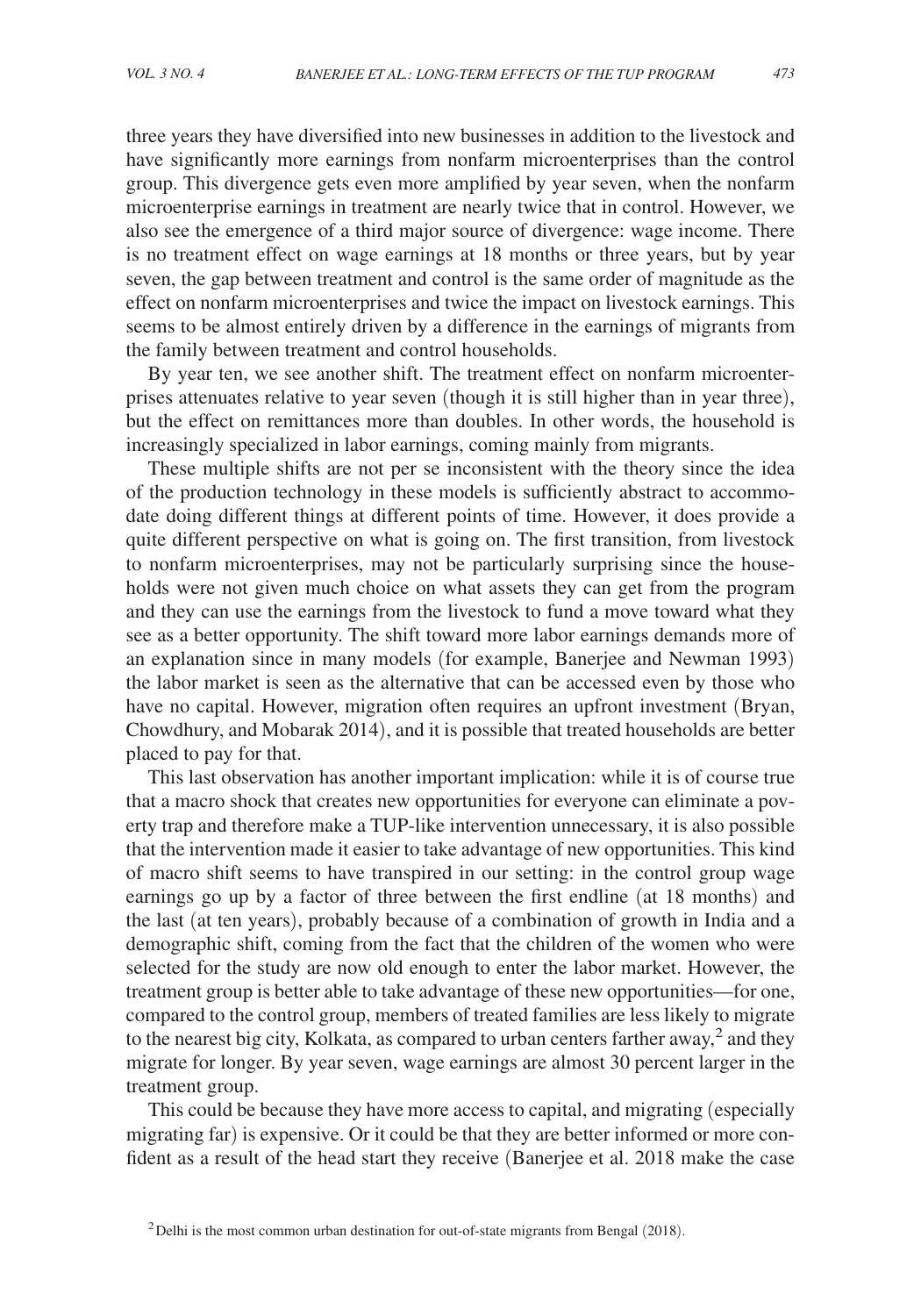that the TUP intervention in Ghana raises labor supply through such psychological mechanisms). Whatever the explanation, the important insight is that an intervention like TUP might empower beneficiaries to take better advantage of whatever new opportunities arise over time, and for that reason, positive macroeconomic shifts may be complementary to a big-push intervention rather than a substitute.

This paper is most closely related to a small number of recent papers studying whether a one-time positive shock has a long-term impact on the lives of the poor. The closest two are perhaps Blattman, Fiala, and Martinez (2020), who find that a big-push intervention in Uganda has a large impact four years after the intervention that disappears by year nine as the control group catches up with the treated group due to opportunities for wage employment, and Bandiera et al. (2017), who study TUP in Bangladesh and find a positive impact seven years after the intervention, using a combination of experimental and nonexperimental methods to deal with the fact that the control group was treated in year four.

#### **I. Experimental Design and Data**

The nongovernmental organization Bandhan ran the TUP program in West Bengal starting in 2007. The poorest households were identified in two steps. First, residents across 120 village hamlets ranked households into five wealth quintiles. Among households ranked in the bottom quintile, Bandhan then verified eligibility per seven criteria: (i) presence of an able-bodied female member (to manage the asset), (ii) no credit access, (iii) landholding below 0.2 acres, (iv) no ownership of productive assets, (v) no able-bodied male member, (vi) presence of school-aged children who were working instead of attending school, and (vii) primary source of income being informal labor or begging. Households had to meet the first two criteria and at least three of the remaining five in order to be eligible for the TUP intervention. In total, 978 households were deemed eligible. Roughly half of these (514) were randomly assigned to receive the intervention, with stratification at the hamlet level. Of these, only 266 accepted treatment. All reported estimates are intent-to-treat estimates.

Households in the treatment group who chose to participate chose a productive asset from a menu of options (two cows, four goats, one cow and two goats, nonfarm microenterprise inventory, etc). About 82 percent chose livestock. In addition to the asset, they received weekly consumption support for 30–40 weeks,<sup>3</sup> access to savings, and weekly visits from Bandhan staff over a span of 18 months. These visits were designed to deliver training on generating income from the chosen asset, lifeskills coaching, and health information. Bandhan had no contact with beneficiary households starting 18 months after the asset transfer.<sup>4</sup>

To collect information on baseline household characteristics, the research team administered a survey prior to the distribution of assets in 2007–2008, recording household demographics, consumption, food security, asset ownership, income, income sources, financial inclusion, adult time use, and physical and mental well-being. Online Appendix Table A2 confirms balance between treated and control households

<sup>&</sup>lt;sup>3</sup>The exact duration was 30 weeks for households receiving goats and 40 weeks for households receiving cows. The allowance of 90 rupees/week (\$7.60 in 2007 US dollar PPP) was meant to aid subsistence.

<sup>&</sup>lt;sup>4</sup>Unless they became microfinance clients, which was rare.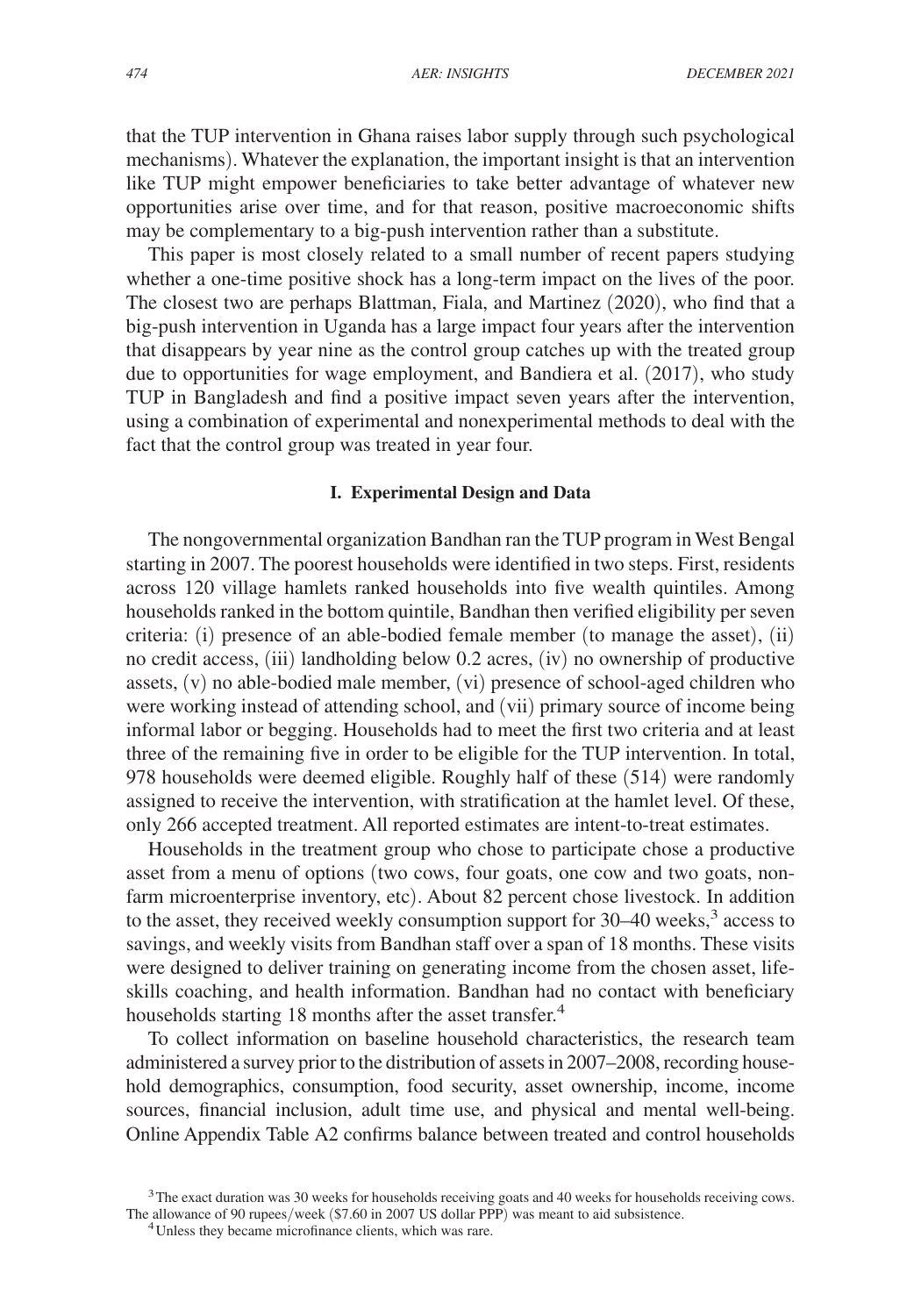on baseline characteristics. Treated households had on average 3.9 members, including 1.6 children under 14 years old. They had monthly per capita consumption of \$40 (2018 US dollar purchasing power parity, or PPP) and owned less than 0.1 acres of land. The median TUP recipient was a female aged 44 years old in 2007.

We track economic and health outcomes for treated and control households through four subsequent survey waves administered at 18 months, 3 years, 7 years, and 10 years following the transfer of productive assets. These surveys capture the same information as described previously. Importantly, to study if constraints are alleviated intergenerationally, we track economic outcomes (income sources, migration, remittances) for all household members and not just the TUP recipient. All program activities had ceased by the first endline survey. Online Appendix Table A1 details the timeline of program and survey activities.

Of 978 original households, 71 percent are tracked across all 4 survey waves (83 percent in endline 1, 89 percent in endline 2, 88 percent in endline 3, 90 percent in endline 4). Online Appendix Table A3 shows that attrition is not systematically different between treated and control households, and Table A7 shows that results are unchanged when restricting to households tracked across all four waves.

# **II. Results**

# A. *Long-Term Effects of the TUP Program*

*Empirical Strategy*.—First, we consider how the TUP intervention affects households' economic well-being over time. Our results estimate TUP's causal effects on five economic indices capturing household wealth, per capita consumption, food security, financial inclusion, and income and revenues at the time of each of the four survey waves. These indices are constructed using the same methodology as in Banerjee et al. (2015), which studied the TUP's impact three years after the delivery of assets.

All indices are created by first constructing *z*-scores (that is, subtracting the baseline mean and dividing by the baseline standard deviation) for each variable, averaging over all variables that comprise the index, and standardizing to the baseline value of the index. Results are reported in units of baseline standard deviations of the index. One exception is the income and revenue index, for which we do not have baseline information about some subcomponents; it is therefore standardized to the control mean, and results are reported in units of control group standard deviation. The variables used in the construction of each index are described in detail in the following section.

Since the program was randomly assigned, the following regression specification estimates causal average treatment effects at each survey wave *t*:

(1) 
$$
Y_{iht} = \alpha_{1t} + \beta_{1t} Treat_t + \kappa_{1t} Y_{ihbaseline} + \gamma_{1ht} + \epsilon_{iht},
$$

where  $Y_{iht}$  is the outcome of interest for household *i* residing in hamlet *h* during survey wave *t*. The coefficient  $\beta_{1t}$  on an indicator for treatment *Treat<sub>i</sub>* at time *t* provides the average treatment effect of the program on studied outcomes at that wave. Since treatment was stratified by hamlet, all specifications include hamlet fixed effects  $(\gamma_{1h})$ . The specification controls for the baseline value of the outcome  $(Y_{ihbaseline})$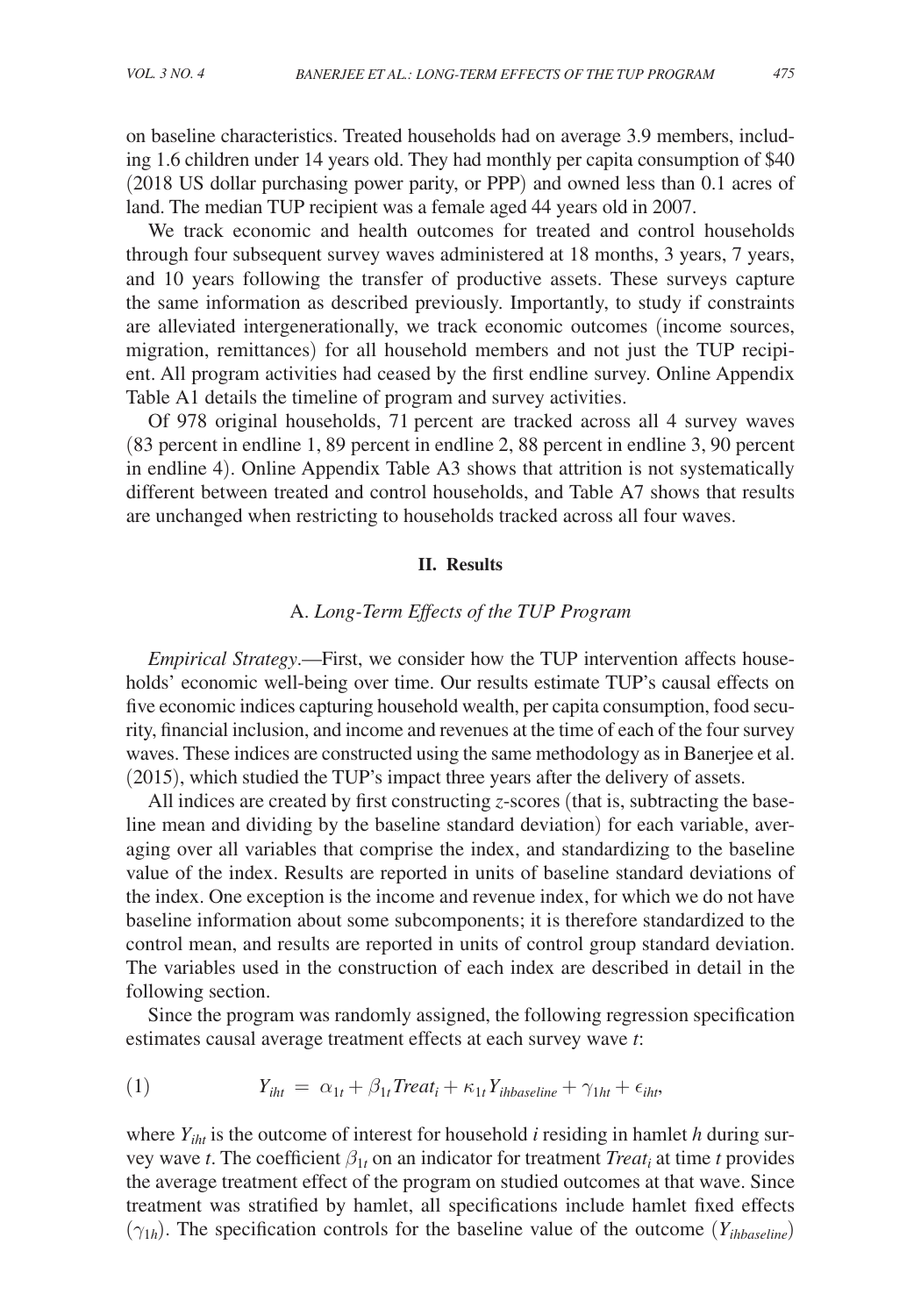

Figure 1. Consumption and Income over Time

*Notes:* Monthly per capita consumption and monthly household income are reported in 2018 US dollars corrected for PPP. Food security is reported in terms of the share of households reporting that every household member gets enough food every day. Per capita consumption is constructed using a detailed consumption module asking about households' food, nonfood, and durable purchases. Income sums over income earned by each individual member from various activities in a typical month, as reported in the household roster, and remittances received by the household. Ninety-five percent confidence intervals are reported.

and reports heteroskedasticity-robust standard errors. Similar regressions are estimated with individual-level outcomes (index of physical health, mental health, productive time use, and political involvement of adult members) with standard errors clustered by household.

Both household and adult outcomes (variables in Table 1) are the same as in Banerjee et al. (2015), with the time frame extended to ten years post asset transfer.<sup>5</sup> The effect on political involvement is reported in online Appendix Table A4 because of column restrictions.

*Results: Growing Positive Effects until Year Seven*, *Persistence between Years Seven and Ten*.—

**Consumption and Income over Time: Graphical Evidence:** Figure 1 shows per capita consumption, food security, and household income in treatment and control households. Values are in 2018 US dollars, corrected for PPP. The control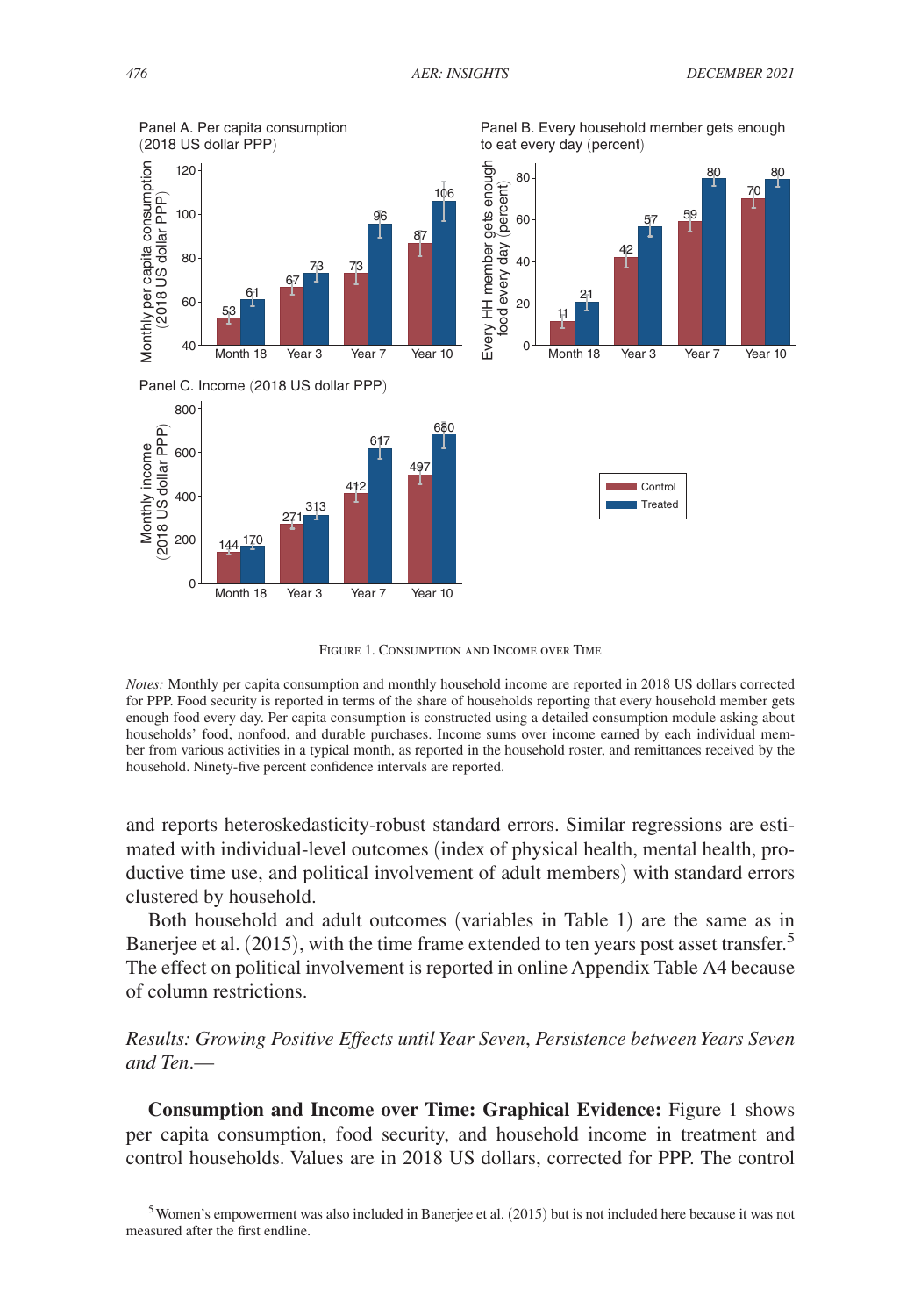group consumes \$1.35 at baseline,<sup>6</sup> \$1.80/day by 18 months, \$2.20/day by year three, \$2.40/day by year seven, and \$2.90/day by year ten. Per the World Bank's official definition of poverty, they move on average from a state of extreme poverty (under \$2.10/day) to a moderate one (under \$3.50/day).<sup>7</sup> The treated group consumes the same as control at baseline but consistently more across all four endline surveys:  $\frac{2}{\text{day}}$  by 18 months,  $\frac{2.50}{\text{day}}$  by year three,  $\frac{2.310}{\text{day}}$  by year seven, and \$3.53/day by year ten. Thus, by year ten, the treatment group's average reaches just beyond moderate poverty.

Panel B plots another marker of extreme poverty: the share of households reporting that all household members had enough to eat for all days. In the control group, this variable increases from 10 percent to 70 percent between baseline and year 10, a considerable improvement. The treatment group does better every year, with treatment effects that are increasing until year seven and stabilizing between years seven and ten.

Panel C tracks income: control households earn \$144 per month by 18 months, \$271 by year three, \$412 by year seven, and \$497 by year ten. Treated households earn more per month on average than the control group at each of the four endlines: \$170 by 18 months, \$313 by year three, \$617 by year seven, and \$680 by year ten.

**Household Outcomes:** Table 1 (columns 1–5) reports the TUP program's effects on households' economic well-being. The program had large, positive, and growing effects on wealth, income, consumption, and food security over the first seven years following the asset transfer. The effects on consumption, income, and food security persist even ten years later.

The asset index in column 1 is constructed using principal component analysis aggregating ownership of livestock, other productive assets (for example, a bicycle or sewing machine), and durable household items (for example, a television or refrigerator). Treated households have 0.2 SD higher asset ownership than the control group at 18 months ( $p < 0.05$ ) and 0.4 SD higher asset ownership at three years ( $p < 0.01$ ). This effect grows to 0.8 SD by seven years ( $p < 0.01$ ).

Treatment effects on assets at year ten continue to be positive (0.35 SD) but smaller than in year seven. This is largely attributable to treated households diversifying out of livestock and nonfarm microenterprises and into labor income. We document the magnitude and importance of these changes in the following section.

Per capita consumption in column 2 is constructed using a detailed consumption module asking about households' food, nonfood, and durable purchases. It rises among treated households for the first seven years following asset transfer, being 0.3 SD higher than the control group at 18 months and three years ( $p < 0.01$ ) and growing to 0.7 SD higher at seven years. It remains persistently higher by 0.6 SD at ten years ( $p < 0.01$ ).

The food security index in column 3 aggregates whether everyone in the household gets enough food every day, whether it is not the case that any adult skipped a meal in the last year, that no household member went without food for a day, no

<sup>&</sup>lt;sup>6</sup>Table A1 in online Appendix.

<sup>7</sup>The World Bank defined extreme poverty as living on less than \$1.90/day and moderate poverty as living on less than \$3.10/day in 2011. We update these to 2018 US dollars corrected for PPP.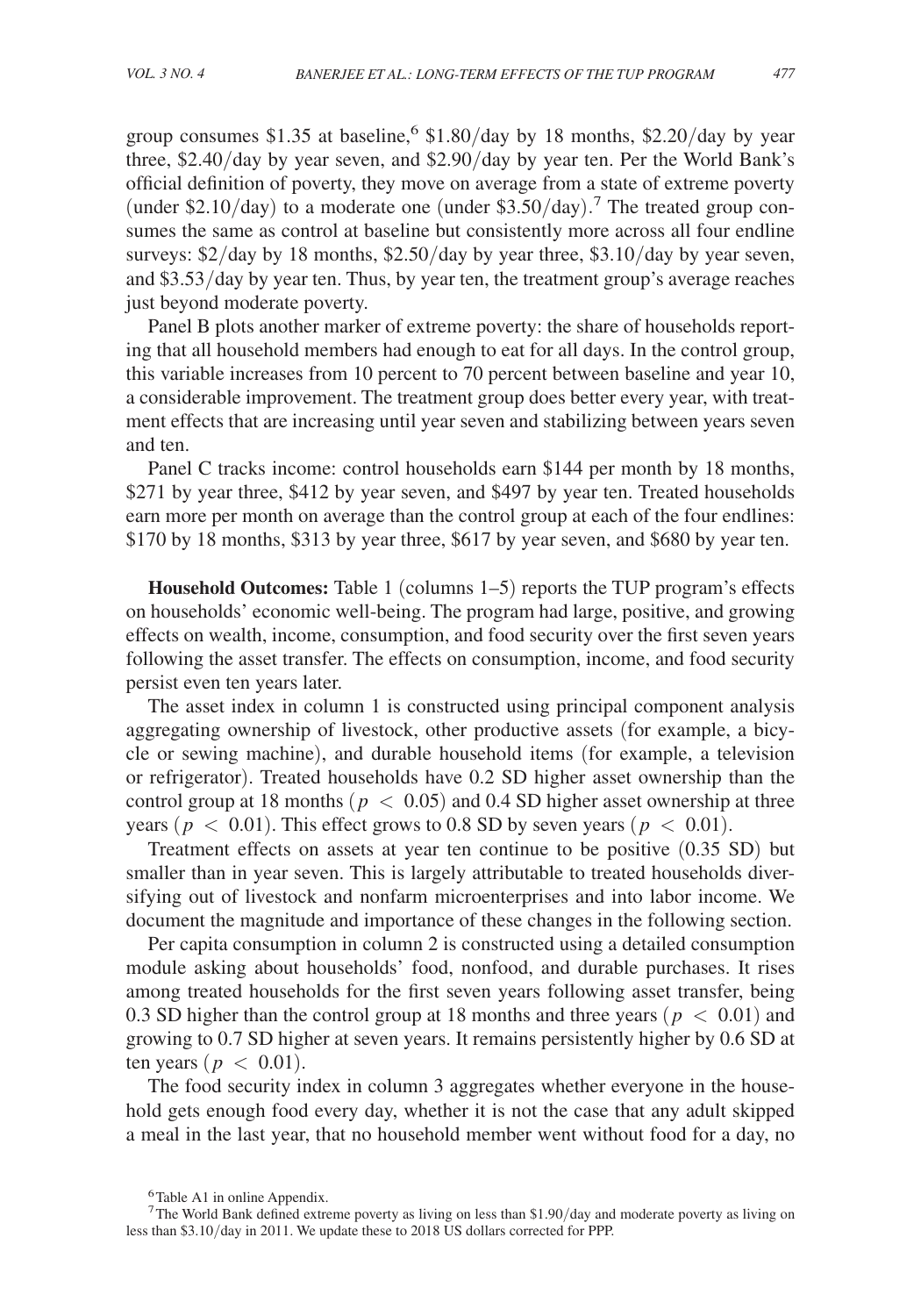|                                  | Asset<br>index<br>(1) | Per capita<br>consumption<br>(2) | Food<br>security<br>index<br>(3) | Income<br>and<br>revenues<br>(4) | Financial<br>inclusion<br>index<br>(5) | Physical<br>health<br>index<br>(6) | Mental<br>health<br>index<br>(7) | Productive<br>time<br>use<br>(8) |  |
|----------------------------------|-----------------------|----------------------------------|----------------------------------|----------------------------------|----------------------------------------|------------------------------------|----------------------------------|----------------------------------|--|
| Panel A. Endline 1 (18 months)   |                       |                                  |                                  |                                  |                                        |                                    |                                  |                                  |  |
| Treatment                        | 0.217<br>(0.111)      | 0.311<br>(0.076)                 | 0.184<br>(0.048)                 | 0.145<br>(0.075)                 | $-0.004$<br>(0.042)                    | 0.061<br>(0.028)                   | 0.115<br>(0.029)                 | 0.285<br>(0.049)                 |  |
| $q$ -value                       | 0.041                 | 0.001                            | 0.001                            | 0.041                            | 0.262                                  | 0.028                              | 0.001                            | 0.001                            |  |
| Control mean                     | $-0.20$               | 0.35                             | 0.35                             | 0.00                             | 0.14                                   | 0.12                               | 0.32                             | 0.23                             |  |
| Baseline mean                    | $-0.00$               | $-0.00$                          | $-0.00$                          |                                  | $-0.00$                                | $-0.00$                            | $-0.00$                          | $-0.00$                          |  |
| <b>Observations</b>              | 679                   | 813                              | 812                              | 814                              | 812                                    | 1,504                              | 1,502                            | 1,504                            |  |
| Panel B. Endline 2 (three years) |                       |                                  |                                  |                                  |                                        |                                    |                                  |                                  |  |
| <b>Treatment</b>                 | 0.389                 | 0.292                            | 0.251                            | 0.172                            | 0.192                                  | 0.027                              | 0.012                            | 0.102                            |  |
|                                  | (0.103)               | (0.079)                          | (0.059)                          | (0.071)                          | (0.062)                                | (0.027)                            | (0.037)                          | (0.044)                          |  |
| $q$ -value                       | 0.001                 | 0.001                            | 0.001                            | 0.015                            | 0.003                                  | 0.160                              | 0.334                            | 0.018                            |  |
| Control mean                     | $-0.25$               | 0.85                             | 0.94                             | $-0.00$                          | 0.30                                   | 0.21                               | 0.75                             | 0.28                             |  |
| Baseline mean                    | $-0.00$               | $-0.00$                          | $-0.00$                          |                                  | $-0.00$                                | $-0.00$                            | $-0.00$                          | $-0.00$                          |  |
| Observations                     | 875                   | 875                              | 875                              | 875                              | 875                                    | 1,757                              | 1,757                            | 1,756                            |  |
| Panel C. Endline 3 (seven years) |                       |                                  |                                  |                                  |                                        |                                    |                                  |                                  |  |
| Treatment                        | 0.814                 | 0.717                            | 0.431                            | 0.334                            | 0.181                                  | 0.130                              | 0.249                            | 0.165                            |  |
|                                  | (0.132)               | (0.125)                          | (0.062)                          | (0.070)                          | (0.135)                                | (0.031)                            | (0.042)                          | (0.044)                          |  |
| $q$ -value                       | 0.001                 | 0.001                            | 0.001                            | 0.001                            | 0.047                                  | 0.001                              | 0.001                            | 0.001                            |  |
| Control mean                     | $-0.46$               | 1.09                             | 1.09                             | 0.00                             | 0.67                                   | 0.57                               | 1.09                             | $-0.04$                          |  |
| Baseline mean                    | $-0.00$               | $-0.00$                          | $-0.00$                          |                                  | $-0.00$                                | $-0.00$                            | $-0.00$                          | $-0.00$                          |  |
| <b>Observations</b>              | 807                   | 867                              | 867                              | 869                              | 867                                    | 1.906                              | 1.900                            | 1,915                            |  |
| Panel D. Endline 4 (ten years)   |                       |                                  |                                  |                                  |                                        |                                    |                                  |                                  |  |
| Treatment                        | 0.346                 | 0.579                            | 0.127                            | 0.264                            | 0.121                                  | 0.187                              | 0.203                            | 0.148                            |  |
|                                  | (0.121)               | (0.175)                          | (0.063)                          | (0.080)                          | (0.152)                                | (0.040)                            | (0.044)                          | (0.052)                          |  |
| $q$ -value                       | 0.005                 | 0.002                            | 0.020                            | 0.002                            | 0.105                                  | 0.001                              | 0.001                            | 0.005                            |  |
| Control mean                     | $-0.26$               | 1.61                             | 1.21                             | 0.00                             | 1.08                                   | 0.12                               | 0.76                             | $-0.02$                          |  |
| Baseline mean                    | $-0.00$               | $-0.00$                          | $-0.00$                          |                                  | $-0.00$                                | $-0.00$                            | $-0.00$                          | $-0.00$                          |  |
| Observations                     | 885                   | 880                              | 885                              | 885                              | 885                                    | 1,229                              | 1,229                            | 1,229                            |  |
|                                  |                       |                                  |                                  |                                  |                                        |                                    |                                  |                                  |  |

Table 1—Effect on Household and Adult Outcomes

*Notes:* Robust standard errors are shown in parentheses. They are clustered by household for adult outcomes. The components of indices are described in detail in Section IIIA. Columns 1–5 refer to household-level outcomes and 6–8 refer to adult-level outcomes. The asset index is constructed by first performing principal component analysis on the constituent components, and then creating a *z*-score with respect to the baseline value of the index (that is, subtracting the baseline mean of the index and dividing by its baseline standard deviation). The per capita consumption, food security, financial inclusion, physical health, mental health, productive time, and political involvement indices are constructed by first constructing component-wise *z*-scores (that is, subtracting the baseline mean and dividing by the baseline standard deviation), averaging the *z*-scores, and then standardizing by the baseline value of the index (that is, subtracting the baseline mean of the index and dividing by its baseline standard deviation). Thus, all coefficients are reported in units of baseline standard deviation of the index. The income and revenues index does the analog by standardizing to the control group, that is, coefficients are reported in units of endline standard deviations of the control group (since not all components were measured at baseline). Time use is reported in minutes. To correct for multiple hypothesis testing, we calculate *q*-values per the Benjamini-Hochberg step-up method; reported *q*-values indicate the smallest false discovery rate at which the null hypothesis of zero effect is rejected.The political involvement index is not reported here due to space restrictions but is included in the online Appendix. It is included for calculating adjusted *q*-values. All specifications include baseline controls and hamlet-level fixed effects.

children skipped meals, and everyone in the household regularly ate two meals a day. Treated households are 0.2 SD more food secure than the control group by 18 months and 0.25 SD by year three ( $p < 0.01$ ). This effect grows to 0.4 SD by year seven and remains at 0.13 SD by year ten ( $p < 0.05$ ). Table 2 disaggregates treatment effects on consumption and food security into individual components,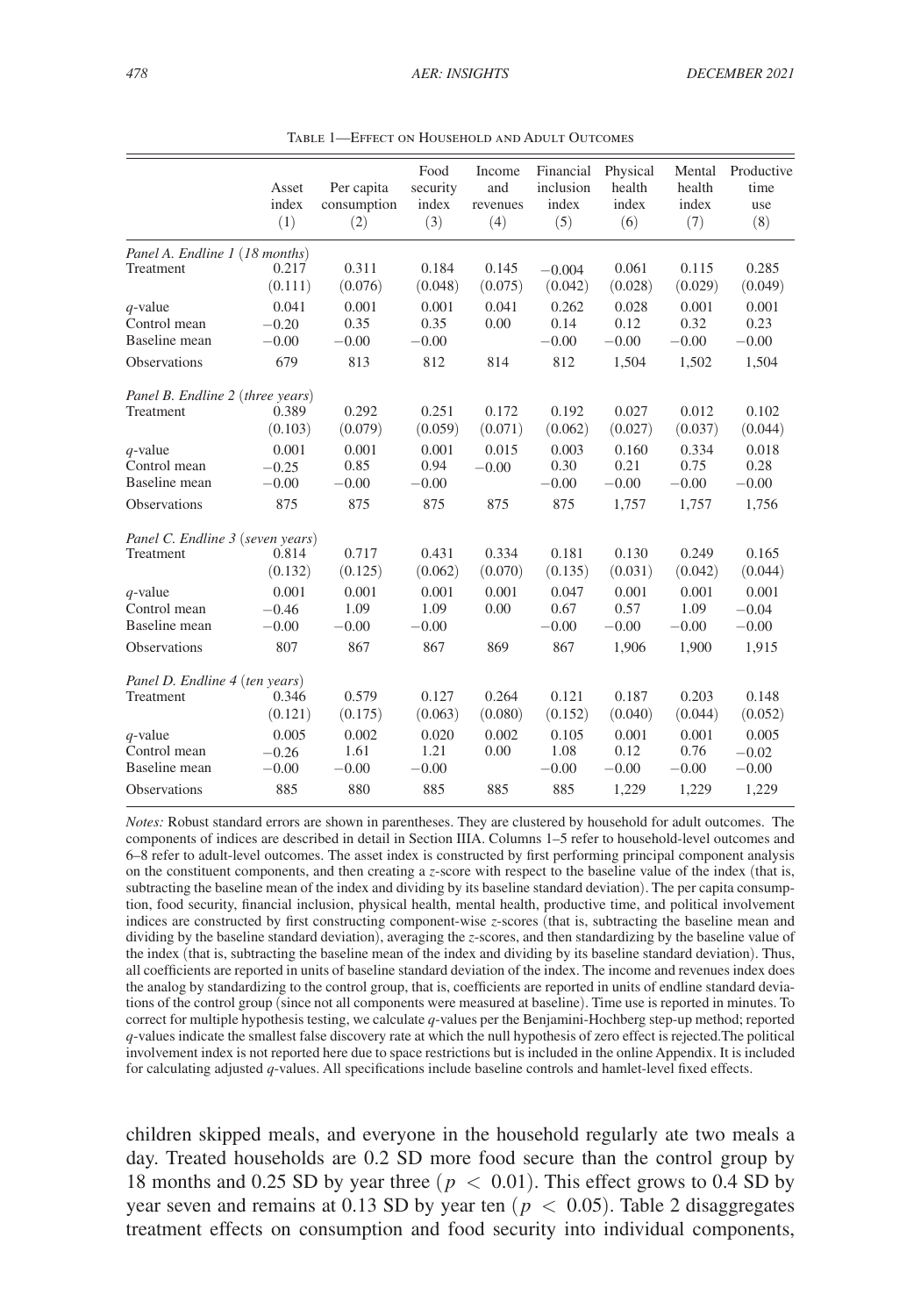|                                  | Per capita<br>excl.<br>migrant<br>(1) | Per capita<br>consumption, consumption,<br>HH avg. c for<br>migrant<br>(2) | Per capita<br>food<br>consumption<br>(3) | Per capita<br>nonfood<br>consumption consumption<br>(4) | Per capita<br>durable<br>goods<br>(5) | Everyone<br>enough<br>day<br>(6) | No one in<br>in HH gets the HH went<br>a whole<br>food every day without skipped<br>food<br>(7) | N <sub>o</sub><br>children<br>meals<br>(8) |
|----------------------------------|---------------------------------------|----------------------------------------------------------------------------|------------------------------------------|---------------------------------------------------------|---------------------------------------|----------------------------------|-------------------------------------------------------------------------------------------------|--------------------------------------------|
| Panel A. Endline 1 (18 months)   | 7.554                                 | 8.196                                                                      | 5.362                                    | 2.133                                                   | $-0.356$                              | 0.074                            | 0.128                                                                                           | 0.032                                      |
| Treatment                        | (1.837)                               | (2.255)                                                                    | (1.195)                                  | (1.082)                                                 | (0.374)                               | (0.025)                          | (0.030)                                                                                         | (0.034)                                    |
| Control mean                     | 49.25                                 | 52.77                                                                      | 33.28                                    | 15.97                                                   | 2.28                                  | 0.11                             | 0.68                                                                                            | 0.75                                       |
| Baseline mean                    | 40.74                                 |                                                                            | 26.76                                    | 14.00                                                   | 0.97                                  | 0.11                             | 0.28                                                                                            | 0.51                                       |
| <b>Observations</b>              | 813                                   | 813                                                                        | 813                                      | 813                                                     | 813                                   | 812                              | 811                                                                                             | 613                                        |
| Panel B. Endline 2 (three years) | 7.080                                 | 7.429                                                                      | 3.021                                    | 4.010                                                   | 0.881                                 | 0.141                            | 0.038                                                                                           | 0.085                                      |
| Treatment                        | (1.913)                               | (2.441)                                                                    | (1.151)                                  | (1.139)                                                 | (0.385)                               | (0.034)                          | (0.023)                                                                                         | (0.025)                                    |
| Control mean                     | 61.37                                 | 66.59                                                                      | 37.54                                    | 23.83                                                   | 1.93                                  | 0.42                             | 0.85                                                                                            | 0.86                                       |
| Baseline mean                    | 40.74                                 |                                                                            | 26.76                                    | 14.00                                                   | 0.97                                  | 0.11                             | 0.28                                                                                            | 0.51                                       |
| <b>Observations</b>              | 875                                   | 875                                                                        | 875                                      | 875                                                     | 875                                   | 875                              | 875                                                                                             | 636                                        |
| Panel C. Endline 3 (seven years) | 17.385                                | 21.252                                                                     | 9.778                                    | 7.542                                                   | 2.471                                 | 0.205                            | 0.095                                                                                           | 0.045                                      |
| Treatment                        | (3.030)                               | (3.916)                                                                    | (1.731)                                  | (1.681)                                                 | (0.507)                               | (0.032)                          | (0.022)                                                                                         | (0.026)                                    |
| Control mean                     | 67.15                                 | 72.95                                                                      | 37.76                                    | 29.40                                                   | 2.27                                  | 0.59                             | 0.83                                                                                            | 0.87                                       |
| Baseline mean                    | 40.74                                 |                                                                            | 26.76                                    | 14.00                                                   | 0.97                                  | 0.11                             | 0.28                                                                                            | 0.51                                       |
| <b>Observations</b>              | 867                                   | 867                                                                        | 867                                      | 867                                                     | 867                                   | 867                              | 867                                                                                             | 546                                        |
| Panel D. Endline 4 (ten years)   | 14.037                                | 18.454                                                                     | 7.354                                    | 6.700                                                   | 4.204                                 | 0.075                            | 0.029                                                                                           | $-0.031$                                   |
| Treatment                        | (4.242)                               | (5.390)                                                                    | (1.595)                                  | (3.438)                                                 | (1.845)                               | (0.029)                          | (0.026)                                                                                         | (0.036)                                    |
| Control mean                     | 79.88                                 | 86.88                                                                      | 39.09                                    | 40.85                                                   | 5.75                                  | 0.70                             | 0.78                                                                                            | 0.84                                       |
| Baseline mean                    | 40.74                                 |                                                                            | 26.76                                    | 14.00                                                   | 0.97                                  | 0.11                             | 0.28                                                                                            | 0.51                                       |
| Observations                     | 880                                   | 880                                                                        | 880                                      | 880                                                     | 880                                   | 885                              | 884                                                                                             | 451                                        |

Table 2—Monthly Consumption and Food Security

*Notes:* Robust standard errors are shown in parentheses. Columns 1–5 report monthly consumption. Column 1 does not include migrant workers in the calculation. Column 2 assumes migrant workers consume the household average. Columns 3–5 do not include migrant workers. All values are in 2018 US dollars adjusted for PPP. All specifications include baseline controls and hamlet-level fixed effects.

finding similar patterns of growth and persistence by years seven and ten, respectively, for consumption and declining impact on food security, probably coming from an improvement in the situation in the control group, as shown in Figure 1.

The index in column 4 aggregates measures of income from livestock ownership, microenterprise, and other self- and wage-employment activities of household members (including remittances) as reported in the household roster. Treated households earn 0.14 SD more than the control group by 18 months and 0.17 SD by year three  $(p < 0.05)$ . This effect grows to 0.3 SD by year seven and persists at this level until year ten  $(p < 0.01)$ .

Finally, we explore the program's effect on an index of financial inclusion by aggregating monthly loans and savings in column 5. While the point estimates are positive and economically meaningful in size (0.12 SD at year ten), they are statistically indistinguishable from zero.

**Individual Outcomes:** We next turn to the TUP program's effects on adult household members' physical health, mental health, productive work, and political involvement. We find a pattern of growing effects until year seven followed by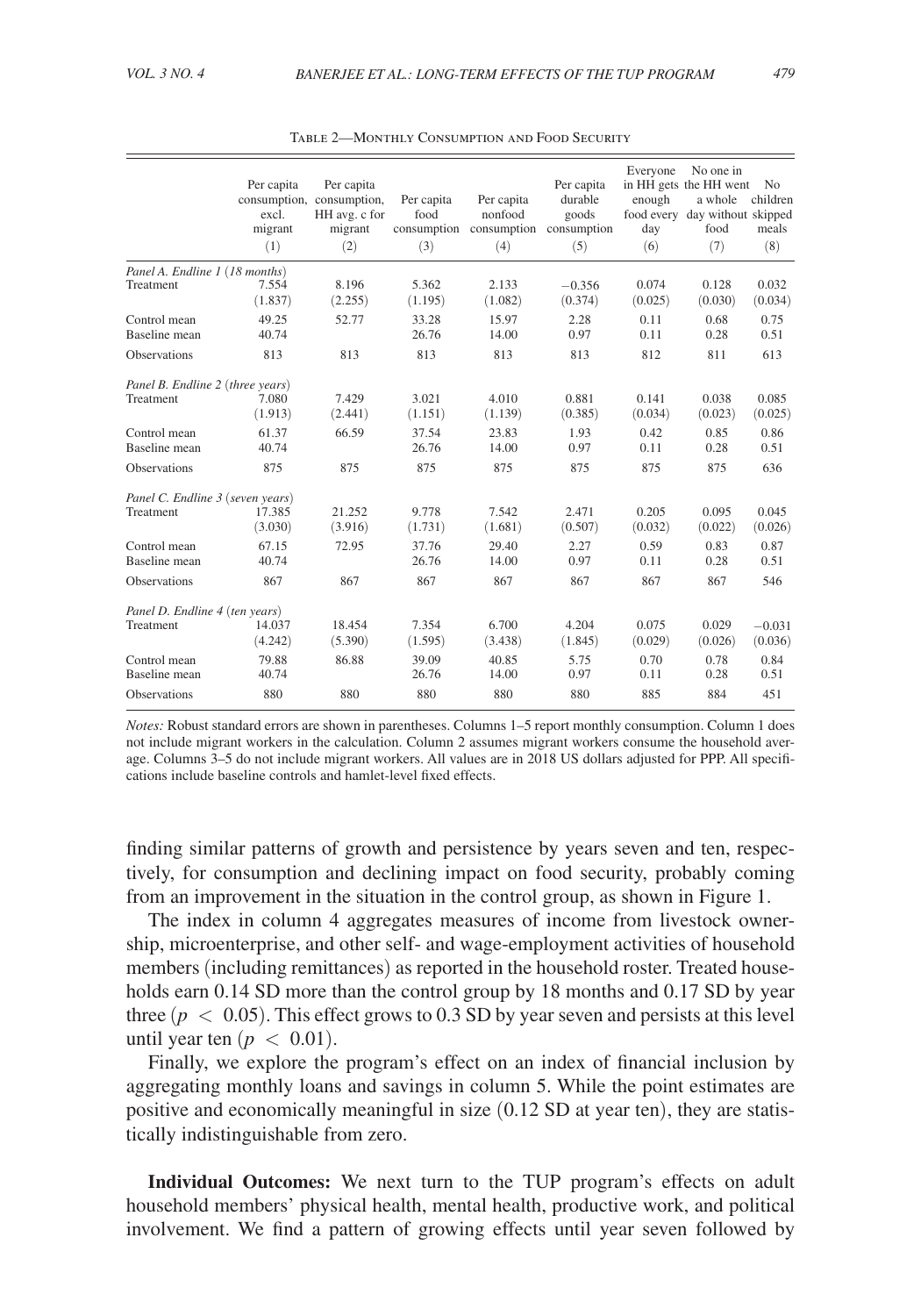persistence until year ten, similar to household-level outcomes. Table 1, columns 6–8, and online Appendix Table A4 report results.

The physical health index in column 6 combines measures of individuals' perceived health, whether the individual missed a day of work in the past month due to poor health, and an activities-of-daily-living score. Physical health of treated household members is 0.06 SD higher by 18 months ( $p < 0.05$ ); this grows to 0.13 SD by year seven and 0.19 SD by year ten ( $p < 0.01$ ).

The mental health index in column 7 aggregates measures of life satisfaction, feelings of sadness, and periods of worry. It improves by 0.1 SD for treated households by 18 months, growing to 0.25 SD by year seven and remaining at this level until year ten ( $p < 0.01$ ).

Adults in treated households also spend more time on productive activities (column 8): on average 0.285 SD (60 more minutes) by 18 months, 0.1 SD (21 more minutes) by year three, and 0.15 SD (30 more minutes) by year seven and year ten  $(p < 0.01)$ .

We find no effect on political involvement, which aggregates whether they voted in the last election and ever approached a *gram pradhan* (village head) or booth member about village needs.

**Correction for Multiple Hypothesis Testing:** As in Banerjee et al. (2015), this paper takes two steps to account for the fact that some outcomes might show statistically significant results by chance. First, we aggregate a number of outcome measures into the nine indices. Second, we consider these nine as constituting a family of outcomes and control for the false discovery rate, or the expected proportion of rejections of the null that are type I errors. Following the Benjamini-Hochberg step-up method outlined in Anderson (2008), we calculate *q*-values for each outcome, or the minimum false discovery rate at which the null hypothesis of zero effect on that outcome would be rejected. These are to be interpreted as adjusted *p-*values and are reported in Table 1. All results are robust to correcting for multiple hypothesis testing.

# B. *Cost-Benefit Analysis*

The intervention cost the equivalent of \$2,163 when corrected for PPP in 2018, of which 56 percent constituted a direct transfer to treatment households. Online Appendix Table A8 and the accompanying text provide details of the cost-benefit analysis, which is analogous to Banerjee et al. (2015). The program breaks even by year four. Its benefit-cost ratio is 379 percent by year 10 and would be 1,110 percent if year 10 gains are sustained in perpetuity. These estimates are larger than in Banerjee et al. (2015), which extrapolated year three gains over time, because treatment effects rise between years three and ten.

Regardless of whether it permanently unlocked a poverty trap, the program in India is thus highly cost effective and pays for itself 2.8 times over within the first ten years. Of all the programs studied in Banerjee et al. (2015), however, India has the most favorable cost-benefit ratio, with low costs and high benefits in the short run. We extend the cost-benefit analysis to four other countries in online Appendix Table A9. In Ethiopia and Pakistan, the program would break even after ten years if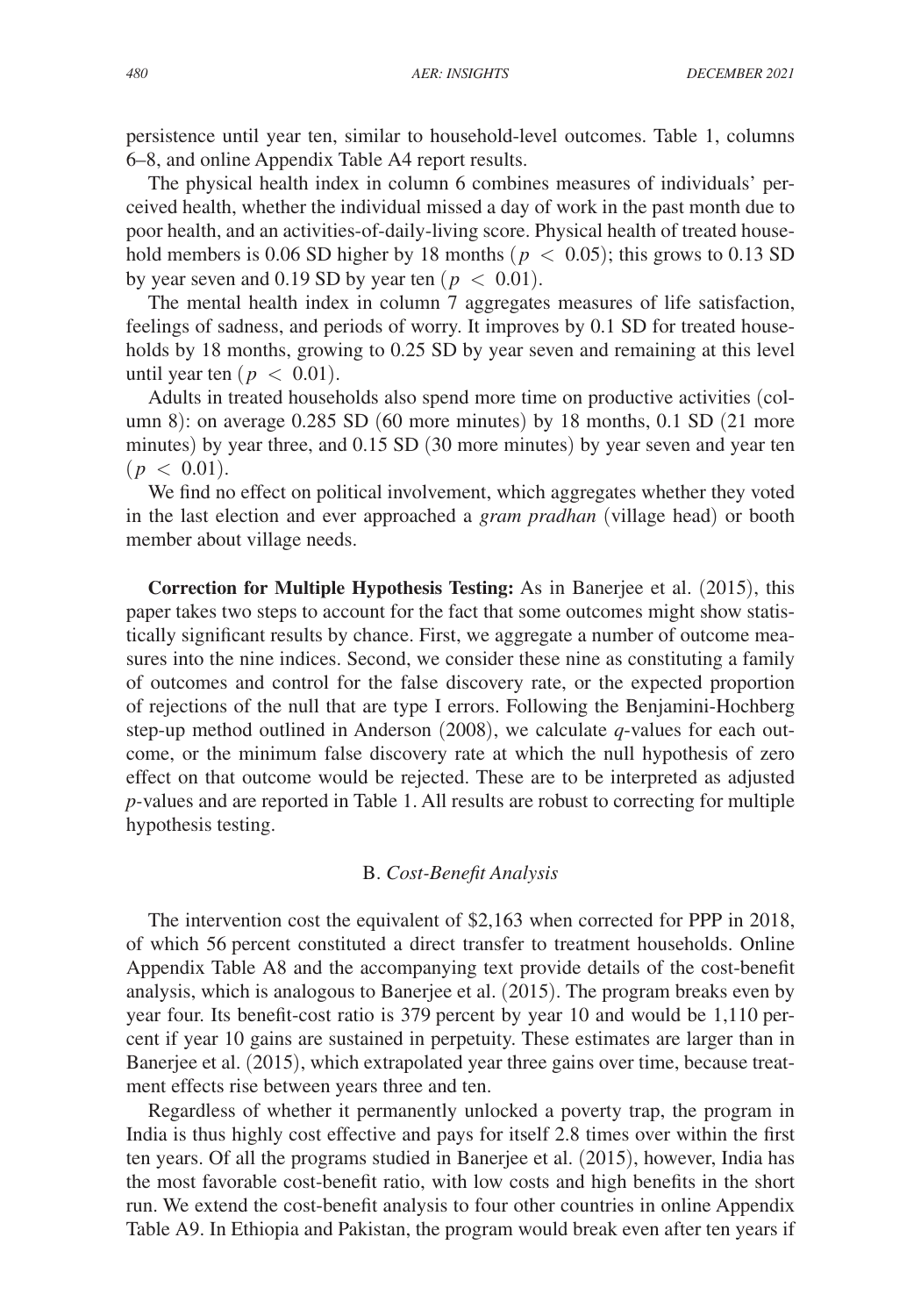the path of gains over time resembled that in India (that is, if they increased in the same proportion between years three and seven and years seven and ten). In Ghana, the program would almost break even (95 percent), and in Peru it would not. Of course, it remains to be seen whether such persistent benefits also occur in these different settings. As mentioned, Blattman, Fiala, and Martinez (2020) study a cash transfer program in Uganda, where there is a large impact at year four that vanishes by year nine.

#### C. *Channels of Persistence*

*Diversification in Household Activities*.—To explore the forces underlying the treatment effects at various points in time, we document changes in the composition of households' economic activities and income.

Table 3 decomposes treatment effects on household income into those attributable to revenue from livestock, microenterprise and self-employment, and wages.<sup>8</sup> Income is reported in 2018 US dollars corrected for PPP. Three clear and distinct patterns emerge regarding the relative importance of each source over time.

First, TUP households are initially able to leverage transferred livestock to earn higher income than the control group. Monthly livestock revenue among the treated is \$10 and \$8 higher than control at 18 months and three years following the transfer (column 1). This pattern continues through to year seven, when they earn \$27 more livestock revenue than control ( $p < 0.01$ ). The finding of higher livestock income even seven years following the asset transfer is consistent with Bandiera et al. (2017), who find something similar in Bangladesh. However, the difference in livestock earnings between treated and control groups falls to \$17 by year ten, and the main source of earnings gains shifts away from livestock.

Second, treatment households relative to control households show increased diversification into nonfarm microenterprises. Net earnings from these enterprises are constructed from reports of household members' microbusiness earnings in the household roster. Column 2 shows that by year three, treated households earn \$25 more from nonfarm microenterprises than their counterparts in control ( $p < 0.01$ ). This effect is amplified by year seven, with treated households having \$68 greater business earnings than the control group ( $p < 0.01$ ). Treated households' businesses earnings are 70 percent higher than the control group at this time, and the treatment effect size is over twice that on livestock revenue, highlighting the importance of diversification in sustaining greater earnings for TUP households over time. However, this effect declines by year ten, paving way for a new occupational shift into wage income.

Column 3 reports the total of individual members' earnings from various economic activities reported in the household roster (other than livestock and business, these include, among others, fishery and horticulture). Observed patterns are broadly consistent with the previously described trend, that is, that the impact on self-employment earnings is initially low (at 18 months), grows to \$108 (including livestock, business) by year seven ( $p < 0.01$ ), and then falls marginally between years seven and ten.

<sup>8</sup>Wages covers income from casual and agricultural labor as well as income from salaried employment, but casual employment represents by far the major part of wage income.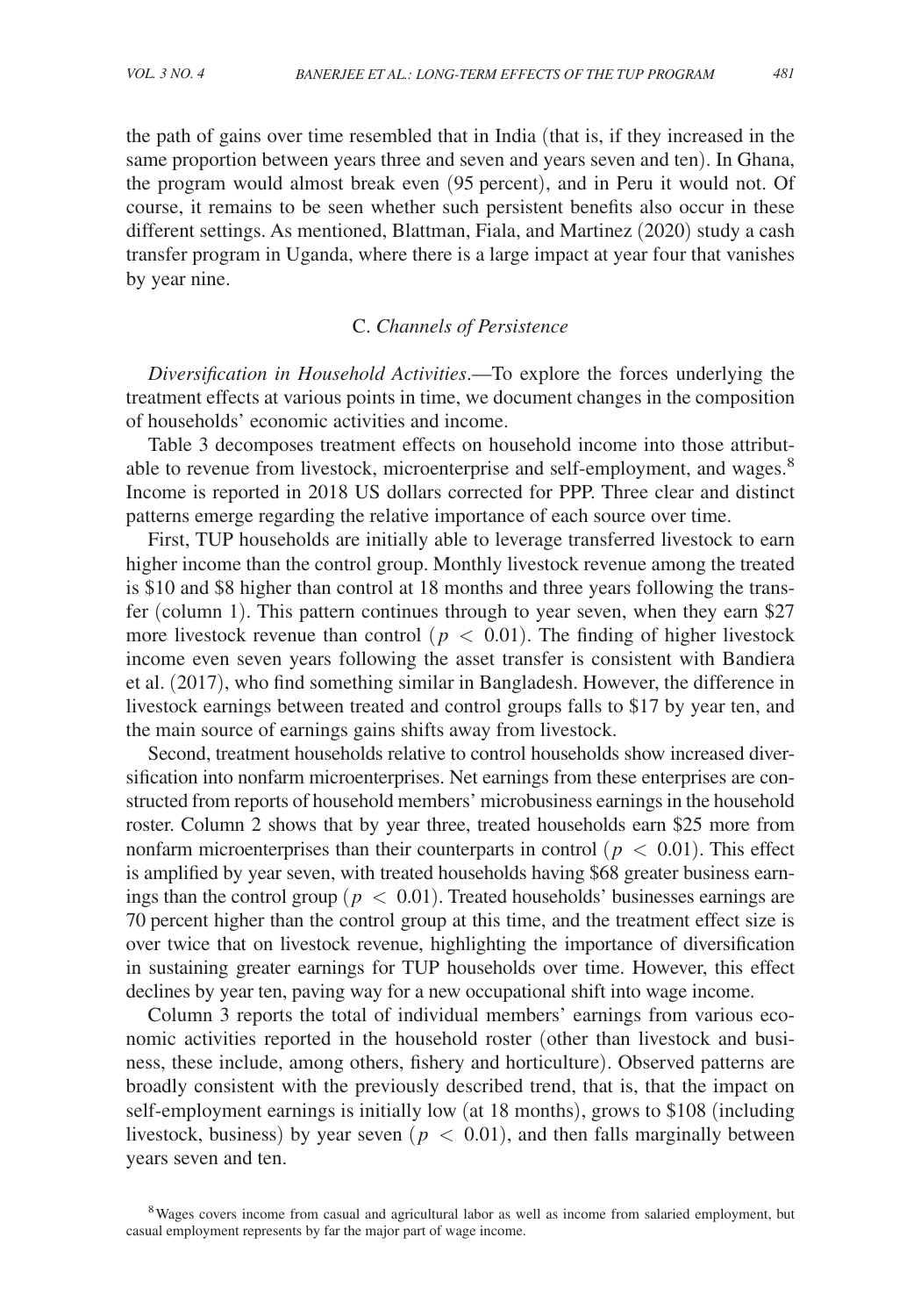|                                               | Live-<br>stock<br>revenue<br>(1) | Nonfarm<br>micro-<br>enterprise<br>income<br>(2) | Self-<br>employment<br>(typ. month)<br>(3) | Productive<br>asset<br>index<br>(4) | Wages:<br>migrants<br>remit 100%<br>of wage<br>(5) | Wages:<br>impute typical<br>migrant<br>earnings<br>(6) | Remittances<br>(7)     | Self-reported<br>economic<br>status<br>$(1-10)$<br>(8) |
|-----------------------------------------------|----------------------------------|--------------------------------------------------|--------------------------------------------|-------------------------------------|----------------------------------------------------|--------------------------------------------------------|------------------------|--------------------------------------------------------|
| Panel A. Endline 1 (18 months)<br>Treatment   | 10.258<br>(2.342)                | 7.927<br>(4.538)                                 | 18.665<br>(5.796)                          | 0.444<br>(0.086)                    | 3.902<br>(6.685)                                   | 5.083<br>(8.485)                                       | 0.000<br>(.)           | 0.204<br>(0.071)                                       |
| Control mean<br>Baseline mean                 | 3.33<br>0.00                     | 36.24<br>13.24                                   | 46.09<br>16.30                             | $-0.23$<br>$-0.00$                  | 96.06                                              | 106.45                                                 | 0.00<br>$\blacksquare$ | 2.77<br>1.97                                           |
| Observations                                  | 814                              | 814                                              | 814                                        | 681                                 | 814                                                | 814                                                    | 814                    | 811                                                    |
| Panel B. Endline 2 (three years)<br>Treatment | 7.683<br>(2.652)                 | 25.116<br>(6.257)                                | 31.057<br>(6.897)                          | 0.571<br>(0.072)                    | 6.112<br>(11.663)                                  | 4.628<br>(13.674)                                      | 3.696<br>(2.369)       | 0.297<br>(0.080)                                       |
| Control mean<br><b>Baseline</b> mean          | 7.99<br>0.00                     | 49.47<br>13.24                                   | 60.50<br>16.30                             | $-0.30$<br>$-0.00$                  | 201.07                                             | 217.89                                                 | 12.88                  | 3.36<br>1.97                                           |
| Observations                                  | 875                              | 875                                              | 875                                        | 875                                 | 875                                                | 875                                                    | 875                    | 875                                                    |
| Panel C. Endline 3 (seven years)<br>Treatment | 27.262<br>(5.158)                | 67.592<br>(14.264)                               | 108.360<br>(15.149)                        | 0.795<br>(0.083)                    | 75.675<br>(22.299)                                 | 89.024<br>(25.730)                                     | 8.871<br>(6.455)       | 1.575<br>(0.141)                                       |
| Control mean<br>Baseline mean                 | 9.70<br>0.00                     | 90.49<br>13.24                                   | 103.15<br>16.30                            | $-0.40$<br>$-0.00$                  | 279.06                                             | 301.31                                                 | 34.87                  | 4.73<br>1.97                                           |
| Observations                                  | 869                              | 869                                              | 869                                        | 807                                 | 869                                                | 869                                                    | 869                    | 867                                                    |
| Panel D. Endline 4 (ten years)<br>Treatment   | 16.710<br>(8.756)                | 36.816<br>(14.259)                               | 93.872<br>(20.803)                         | 0.197<br>(0.105)                    | 38.238<br>(24.526)                                 | 52.291<br>(30.057)                                     | 19.057<br>(7.440)      | 0.642<br>(0.129)                                       |
| Control mean<br>Baseline mean                 | 17.80<br>0.00                    | 98.49<br>13.24                                   | 144.27<br>16.30                            | $-0.10$<br>$-0.00$                  | 325.04                                             | 354.93                                                 | 36.81                  | 4.03<br>1.97                                           |
| Observations                                  | 885                              | 885                                              | 885                                        | 885                                 | 885                                                | 885                                                    | 885                    | 885                                                    |

Table 3—Monthly Income and Revenue

*Notes:* Robust standard errors are shown in parentheses. All values are in 2018 US dollar PPP. Column 1 reports revenue from the sale of livestock or livestock products in an average month. Column 2 reports the sum of household members' earnings from microenterprise in a typical month, as reported in the household roster. Column 3 reports self-employment income in a typical month, calculated as the sum of income earned by each individual member from various self-employment activities, as reported in the household roster. Column 4 reports an index of productive assets, constructed by first performing principal component analysis on the constituent components and then creating a *z*-score with respect to the baseline value of the index (that is, subtracting the baseline mean of the index and dividing by its baseline standard deviation). The components of this index are described in detail in Section IIIA. Columns 5–6 sum over income earned by each individual member from various activities in a typical month, as reported in the household roster. Wages comprise the sum of household members' earnings from agricultural labor, casual labor, and salaried employment. We sum over locally earned wage income as reported in the household roster and *x* times the remittances sent back as a migrant worker. We vary *x* to reflect different assumptions about the share of a migrant's earnings that are remitted back to a household: 100 percent remitted (column  $\bar{5}$ ) or earning as much as they would in the village over a typical month (column 6). Column 7 reports the monthly average of remittances sent back by migrant members of a household. We do not collect data on remittances at the 18 month survey. Column 8 reports a measure of economic satisfaction on a scale of 1–10. All specifications include baseline controls and hamlet-level fixed effects.

Third, the other main source of income diversification is wage employment. Column 4 shows that households are diversifying away from activities that require asset ownership. The treatment effect on the productive asset index, constructed using principal component analysis and then standardized to baseline, at first rises until year seven and then falls between years seven and ten.<sup>9</sup>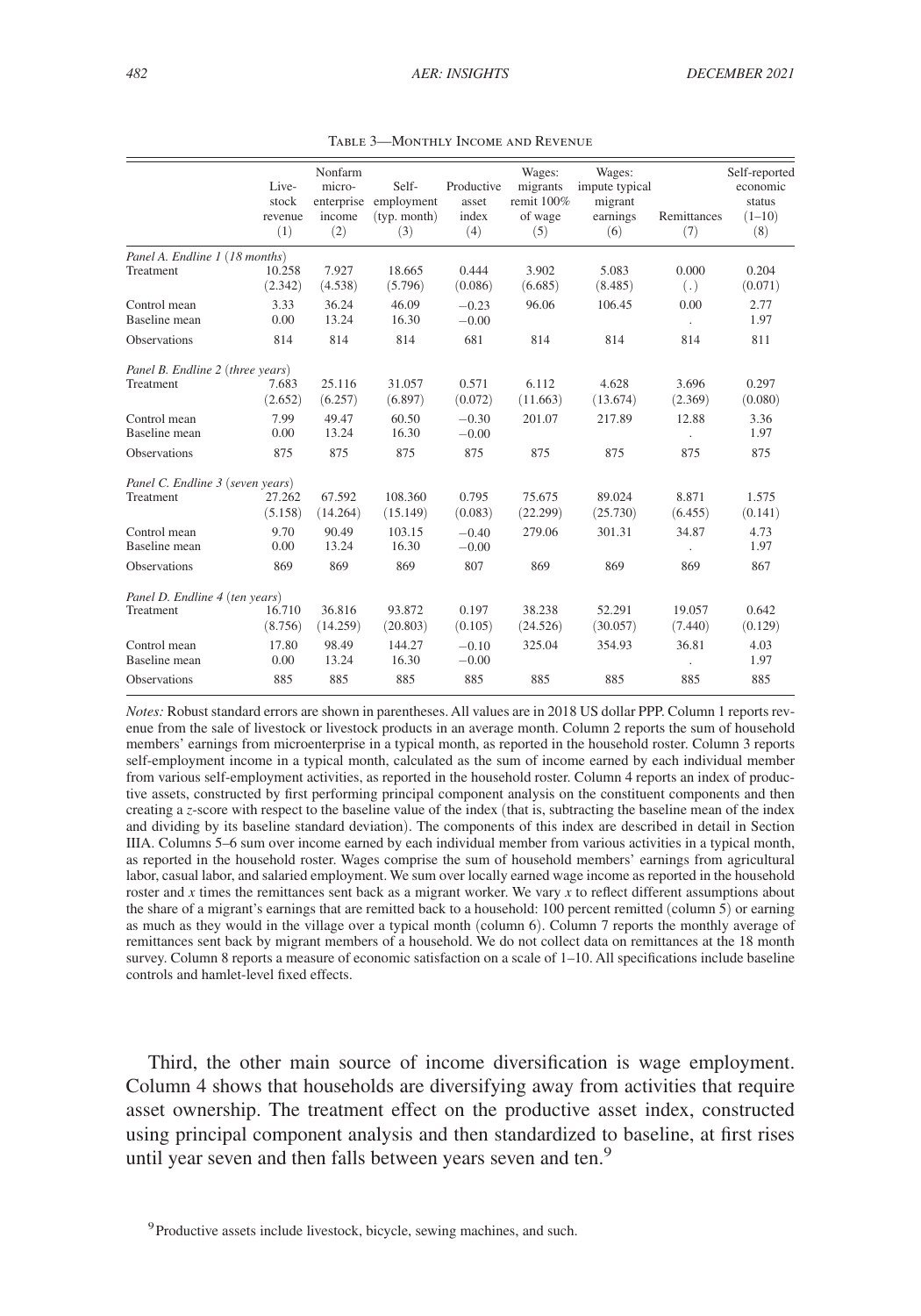Columns 5–6 track treatment effects on wage income over time. Wages comprise the sum of household members' earnings from agricultural labor, casual labor, and salaried employment. They sum over individual members' locally earned monthly wages and *x* times the remittances they send back as migrant workers. We ask the total annual remittance sent back and divide by 12 to get the monthly value. We report wage earnings assuming migrants remit 100 percent (column 5). As an alternative we assume that they make the average amount they say they make in a typical month (column 6), ignoring the fact that this combines months that they are in the village and months that they are not.

A consistent pattern emerges, robust across assumptions. Monthly wage income of treated households (including remittances) is at first no higher than that of the control group at 18 months or three years. By year seven, however, it grows to \$76–89  $(p < 0.01)$ , which is the same order of magnitude as nonfarm microenterprise income. The magnitude of these gains also remains high in year ten. Column 7 shows that about a third of the effect over the long run (year ten) is driven by remittances sent back by migrant workers from treated households. The finding of diversifying into higher-paying wage employment is distinct from Bandiera et al. (2017), who find in Bangladesh that the TUP program enables households to transition away from low-wage casual employment in the village to higher-earning livestock activities. Similarly, Crépon et al. (2015) find that microcredit spurs substitution away from casual wage employment and into self-employment. One possible explanation is that in our context, wage employment—especially among migrants—pays more than self-employment, while casual wage employment in Bangladesh or Morocco does not. Indeed, while they still work as casual laborers (we see very few earning money from business or salaried employment), the average migrant has 12 times the earnings of a nonmigrant earning household member typically engaged in self-employment activities. Finally, column 8 confirms that income increases among treated households are reflected in their own assessment of their economic situation: on a scale of 1–10, they rank themselves 1.6 (year seven) and 0.65 (year ten) points higher than the control group on economic satisfaction.

Taken together, earnings patterns reflect a changing composition of economic activities for the treated group. The program at first enables them to increase their incomes through the transferred assets. Over the long run, treated households are able to translate these early gains into greater income from more lucrative opportunities for microbusiness and, especially, wage employment.

*Migration*.—As we saw, accounting for migration is important for the magnitude of treatment effects; absent this, the program's effect on wage income is underestimated by 30–50 percent (Table 3, columns 5–6). Similarly, not accounting for migration underestimates treatment effects on per capita consumption by 10–30 percent (Table 2, columns 1–2). Column 1 of Table 2 estimates the treatment effect on consumption excluding migrant members, while column 2 assumes migrants consume the household average. The contribution of migrant workers to the treatment effect on consumption is thus likely an underestimate since migrants are traveling away from the village and probably consume more than those left behind.

Given its importance, we explore treatment effects on the nature of migration and migrant characteristics in Table 4. Columns 1 and 2 show that the TUP does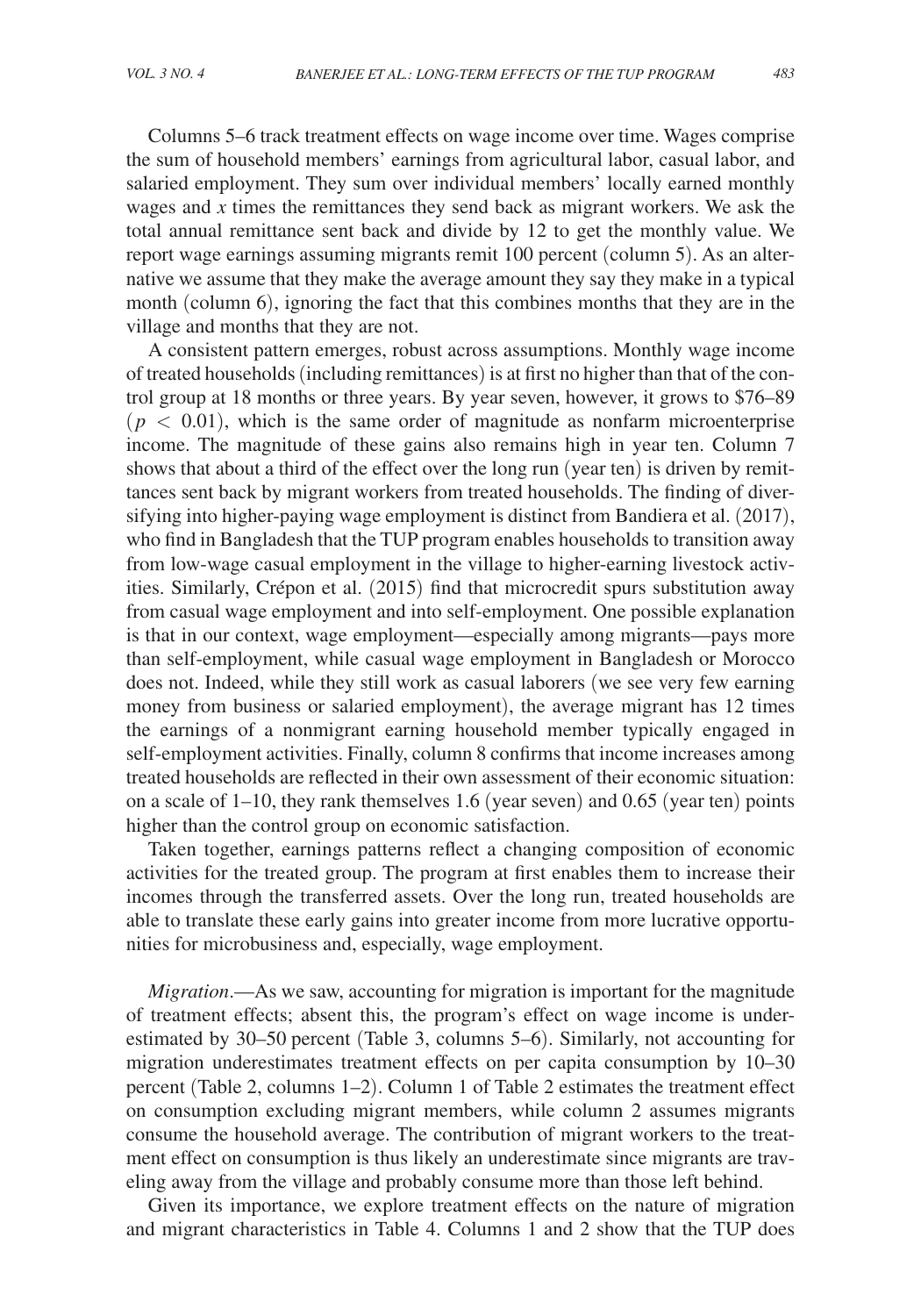|                                  | Migration<br>(1) | No. of<br>migrants<br>(2) | Duration<br>(3) | Migrates to<br>Kolkata<br>(4) | Migrates to<br>urban area<br>(5) | Earnings of<br>migrant worker,<br>typical month<br>(6) | Working in<br>business or<br>formal work<br>(7) |
|----------------------------------|------------------|---------------------------|-----------------|-------------------------------|----------------------------------|--------------------------------------------------------|-------------------------------------------------|
| Panel A. Endline 1 (18 months)   |                  |                           |                 |                               |                                  |                                                        |                                                 |
| Treatment                        | $-0.016$         | 0.000                     | 11.767          | $-0.004$                      | 0.002                            | 26.326                                                 | 0.042                                           |
|                                  | (0.034)          | (0.042)                   | (6.798)         | (0.066)                       | (0.055)                          | (19.011)                                               | (0.046)                                         |
| Control mean                     | 0.35             | 0.39                      | 37.08           | 0.36                          | 0.83                             | 139.89                                                 | 0.10                                            |
| <b>Observations</b>              | 812              | 812                       | 285             | 285                           | 285                              | 285                                                    | 285                                             |
| Panel B. Endline 2 (three years) |                  |                           |                 |                               |                                  |                                                        |                                                 |
| Treatment                        | 0.028            | 0.031                     | 14.776          | $-0.095$                      | $-0.039$                         | 30.574                                                 | 0.032                                           |
|                                  | (0.032)          | (0.041)                   | (15.332)        | (0.069)                       | (0.059)                          | (29.920)                                               | (0.042)                                         |
| Control mean                     | 0.29             | 0.33                      | 125.09          | 0.38                          | 0.83                             | 231.18                                                 | 0.15                                            |
| <b>Observations</b>              | 838              | 838                       | 256             | 256                           | 256                              | 256                                                    | 256                                             |
| Panel C. Endline 3 (seven years) |                  |                           |                 |                               |                                  |                                                        |                                                 |
| Treatment                        | 0.042            | 0.042                     | $-11.078$       | 0.067                         | 0.012                            | 89.788                                                 | 0.017                                           |
|                                  | (0.034)          | (0.047)                   | (12.466)        | (0.058)                       | (0.047)                          | (33.619)                                               | (0.037)                                         |
| Control mean                     | 0.37             | 0.46                      | 123.26          | 0.30                          | 0.78                             | 361.21                                                 | 0.11                                            |
| <b>Observations</b>              | 842              | 842                       | 332             | 332                           | 332                              | 332                                                    | 332                                             |
| Panel D. Endline 4 (ten years)   |                  |                           |                 |                               |                                  |                                                        |                                                 |
| Treatment                        | 0.017            | 0.024                     | 25.167          | $-0.138$                      | 0.033                            | 51.238                                                 | $-0.029$                                        |
|                                  | (0.032)          | (0.046)                   | (12.753)        | (0.059)                       | (0.053)                          | (31.240)                                               | (0.042)                                         |
| Control mean                     | 0.34             | 0.44                      | 124.24          | 0.35                          | 0.80                             | 362.12                                                 | 0.13                                            |
| <b>Observations</b>              | 859              | 859                       | 307             | 308                           | 308                              | 308                                                    | 308                                             |

Table 4—Migration

*Notes:* Robust standard errors are shown in parentheses. Columns 3–7 restrict the sample to households with a migrant worker and average outcomes over migrant workers in the household. Column 6 is reported in 2018 US dollar PPP. All specifications include baseline controls and hamlet-level fixed effects.

not have a statistically significant effect on the share of households with migrants and the number of migrant workers. However, those who do migrate from treated households migrate for 25 days longer on average by year ten, which is 20 percent higher than the control group average (column 3). They are also less likely to migrate to Kolkata (14 percent points, column 4) but no less likely to migrate to an urban area (column 5), suggesting they travel farther away. While Kolkata is the largest city in West Bengal, Delhi is the most prominent destination for out-of-state migrants and one of the two biggest economic powerhouses of India (along with Mumbai) (India Ministry of Finance 2017).

Migrating for longer and going to urban centers farther away than Kolkata translates into higher earnings for these migrant workers, as already indicated by higher remittances in Table 3.

Finally, we explore whether these earnings differences might be explained by the productivity of migrant workers or by what they do at their destinations. The evidence suggests that these differences in productivity are not driven by what migrants do as coded in our data: treated household migrants are no more likely to be working in business activities or formal work (column 7). However, even if they do the same thing, they do it in different locations as we saw, and this means that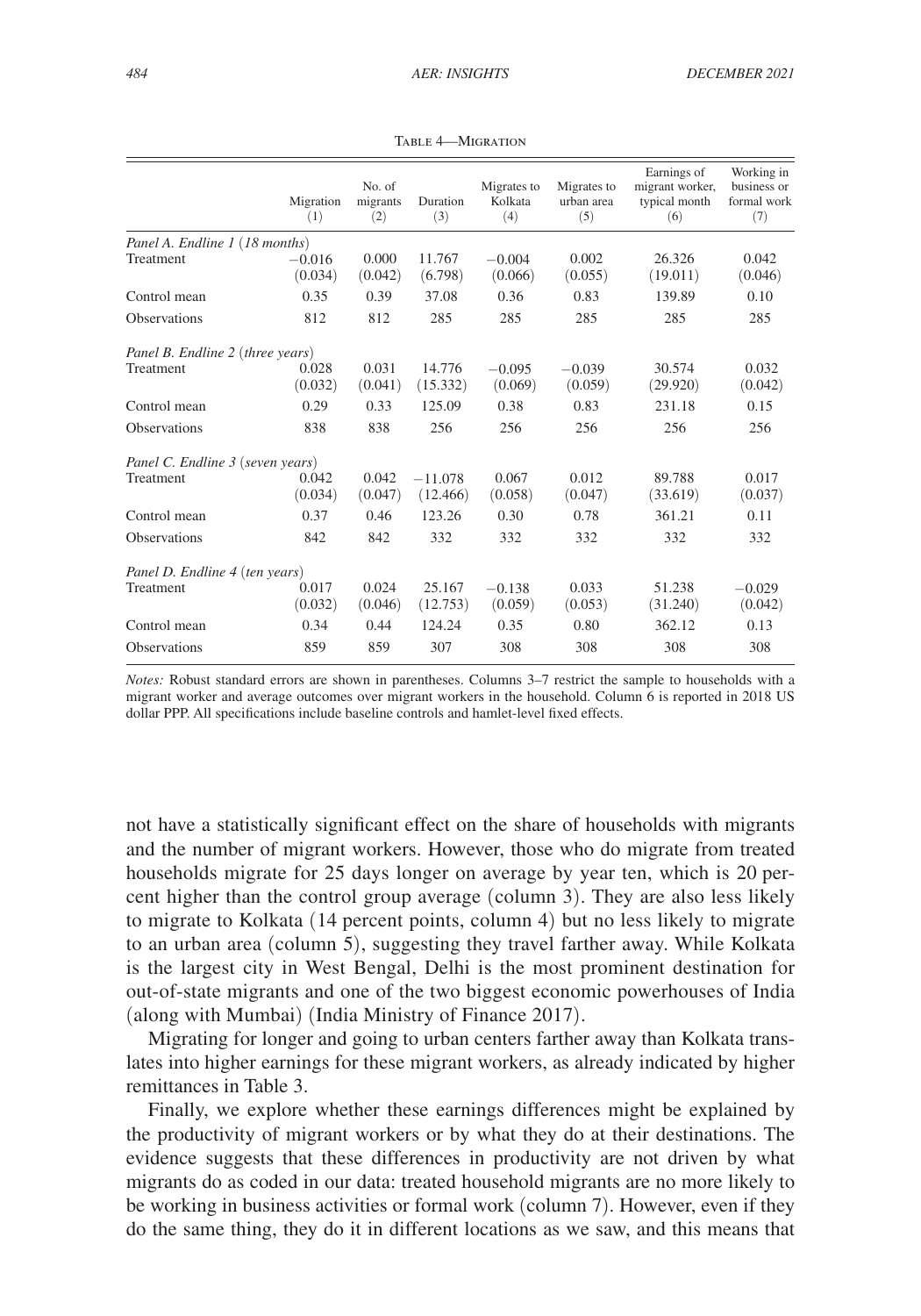the average earnings of those who migrate in treatment households are higher than average earnings of those in control households—they earn on average \$89 more in a typical month in year seven and \$51 in year ten (column 6).

*Treatment Effects against the Backdrop of Macroeconomic Changes*.—The ten years of the study correspond with rapid growth in wages, income, and consumption in this context. This is best seen through the large improvements among control group households over this time period: by year ten, these households consume about twice as much as their baseline selves and have higher food security, with 70 percent reporting having enough food for every household member compared with 10 percent at baseline (Figure 1 and Table 2). They also earn over three times as much at year ten as their historical selves at 18 months following asset transfer (Figure 1 and Table 2). This appears predominantly driven by opportunities for migration and wage employment arising naturally over the course of the study. The former rises from 40 to 120 days on average (Table 4) and the latter by 3.7 times between month 18 and year ten (Table 3, columns 5–6).

Even so, treated households maintain higher income (and, consequently, consumption and health) compared with the control even ten years after the TUP program. Young members of these households appear better able to take advantage of available opportunities. This is in contrast to Blattman, Fiala, and Martinez (2020), who find in the context of a cash transfer program for youth in Uganda that the comparison group is completely able to catch up with the treated group due to earnings opportunities generated outside the intervention. In contrast, our findings suggest that the multifaceted TUP program might be a complement to macroeconomic changes inducing poverty alleviation rather than a substitute.

### **III. Conclusion**

This study finds that the TUP big-push intervention has a positive impact on the well-being of the poorest households over the long run, even ten years after asset transfer. It improves their consumption, income, and health at a growing rate for the first seven years and appears to durably lift them out of extreme poverty. The fact that the treatment effect on consumption and income grows until year seven and then stays high is consistent with the alleviation of a poverty trap: households receiving the asset transfer and accompanying consumption and savings support are able to sustain and improve investments, earnings, consumption, and their health over time. Just as in common models of poverty traps, receiving the program enables households to diversify their sources of income. Initially higher earnings due to the asset enable investing in nonfarm microbusinesses and pursuing opportunities for wage employment, both locally and in cities farther away. TUP households take greater advantage of opportunities for income gains, such as migration, that arise naturally in the course of time, migrating farther away, for longer, and earning more than other households. Of course, despite these gains, by year ten, treatment households have barely escaped poverty (their average daily consumption per capita rose from \$1.35 at baseline to \$3.53 at PPP, just above the World Bank moderate poverty line). Meanwhile, while control members are still poor, this is less true than when the program started. They may eventually catch up. Still, regardless of whether they